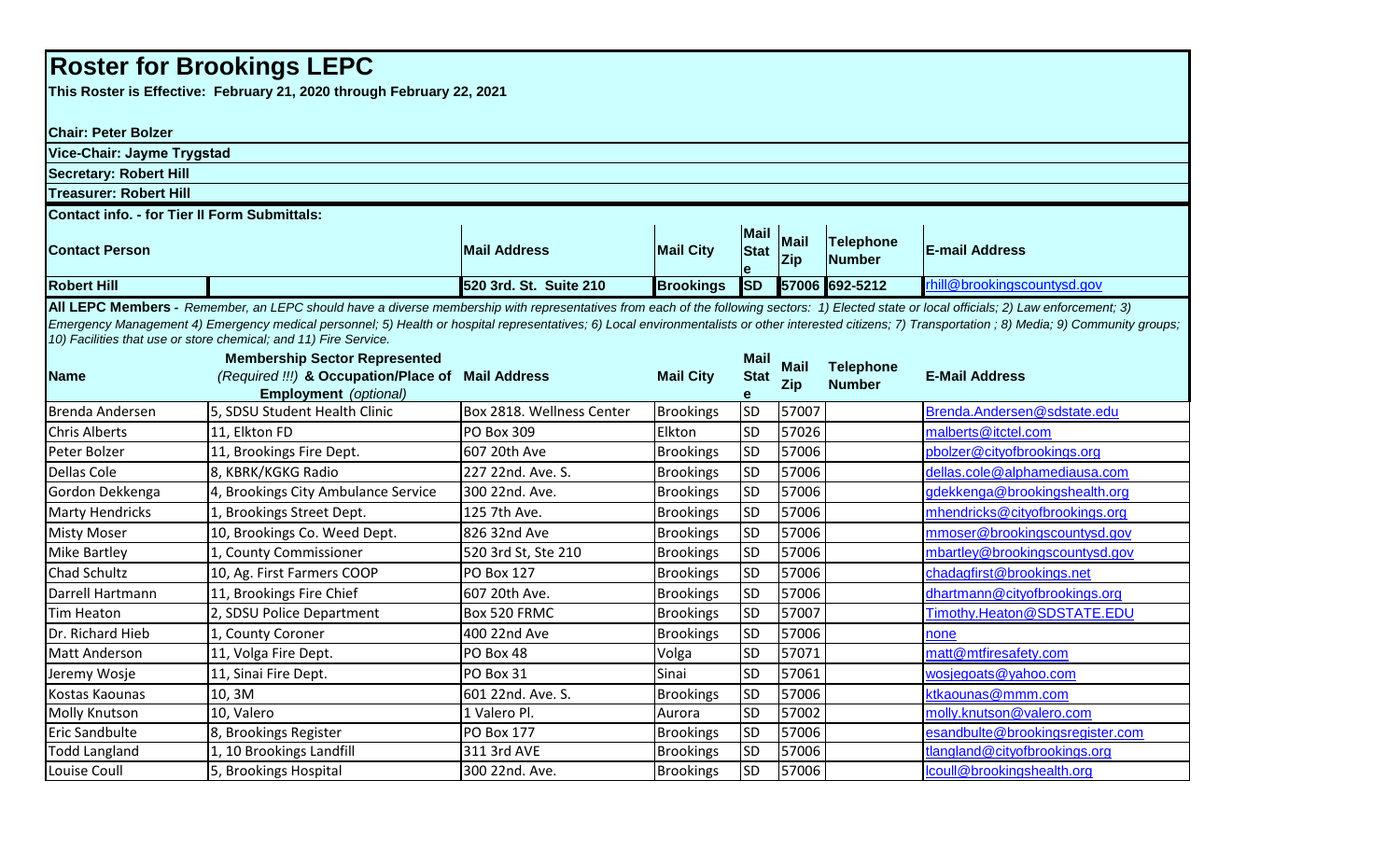| Jeremy Dangel             | 10, TransCanada                     | 200 18th. St. W.               | <b>Brookings</b> | <b>SD</b>       | 57006 | jeremy dangel@transcanada.com        |
|---------------------------|-------------------------------------|--------------------------------|------------------|-----------------|-------|--------------------------------------|
| Virgil Pfennig            | 10, Northern Border Pipeline        | 200 18th. St. W.               | <b>Brookings</b> | <b>SD</b>       | 57006 | virgil_pfennig@transcanada.com       |
|                           |                                     |                                |                  |                 |       |                                      |
| Eric Witt                 | 10, Brookings Utilities             | 525 Western Ave.               | <b>Brookings</b> | <b>SD</b>       | 57006 | ewitt@swiftel-bmu.com                |
| Dave Erickson             | 2, Brookings Police Chief           | 307 3rd. Ave.                  | <b>Brookings</b> | SD <sup>1</sup> | 57006 | derickson@brookingsleo.org           |
| Perry Miller              | 8, Three Eagles Communications      | 227 22nd AVE South             | <b>Brookings</b> | <b>SD</b>       | 57006 | kjjgnews@brookings.net               |
| Albert Patin              | 10, Daktronics                      | PO Box 5128                    | <b>Brookings</b> | <b>SD</b>       | 57006 | albert.patin@daktronics.com          |
| Jeff Fritz                | 10, Daktronics                      | PO Box 5128                    | <b>Brookings</b> | SD <sup>1</sup> | 57006 | jeff.fritz@daktronics.com            |
| Jen Burns                 | 5, Community Health Nurse           | 1310 Main Ave. S.              | <b>Brookings</b> | <b>SD</b>       | 57006 | jen.burns@state.sd.us                |
| <b>Mike Ahartz</b>        | 11, Aurora Fire Department          | PO Box 64                      | Aurora           | <b>SD</b>       | 57002 | aurorafd@itctel.com                  |
| Keith Corbett             | 1, Mayor of Brookings               | 311 3rd. Ave.                  | <b>Brookings</b> | <b>SD</b>       | 57006 | keithcorbett52@gmail.com             |
| Kasi Emmett               | 9, Red Cross                        | <b>PO Box 279</b>              | <b>Bruce</b>     | <b>SD</b>       | 57220 | kpemmett@yahoo.com                   |
| <b>Mike Reitz</b>         | 10, Rainbow Play Systems            | 500 Rainbow Parkway            | <b>Brookings</b> | <b>SD</b>       | 57006 | mike@rainbowplay.com                 |
| <b>Scott Sebring</b>      | 2, Brookings Co. S.O.               | 315 7th. Ave.                  | <b>Brookings</b> | <b>SD</b>       | 57006 | ssebring@brookingscountysd.gov       |
| <b>Marty Stanwick</b>     | 2, Brookings Co. Sheriff            | 315 7th. Ave.                  | <b>Brookings</b> | SD <sup>1</sup> | 57006 | mstanwick@brookingscountysd.gov      |
| <b>Richard Stokes</b>     | 11, Bruce Fire Dept.                | <b>PO Box 379</b>              | <b>Bruce</b>     | <b>SD</b>       | 57220 | brucefirenrescue@hotmail.com         |
| <b>Robert Hill</b>        | 3, Brookings Co. E.M.               | 520 3rd Street, Suite 210      | <b>Brookings</b> | <b>SD</b>       | 57006 | rhill@brookingscountysd.gov          |
| Jayme Trygstad            | 3, 10, SDSU EM                      | Box 2201, Morrill Hall 208     | <b>Brookings</b> | SD <sup>1</sup> | 57007 | jayme.trygstad@sdstate.edu           |
| Aaron Coe                 | 10, Elkton/Brookings Cenex COOP     | 407 Buffalo                    | Elkton           | <b>SD</b>       | 57026 | aaron.coe@chsinc.com                 |
| Karen Larsen              | 5, Community Health Nurse           | 1310 Main Avenue South         | <b>Brookings</b> | <b>SD</b>       | 57006 | KarenJ.Larsen@state.sd.us            |
| Paul Briseno              | 1, Brookings City Manager           | <b>PO Box 270</b>              | <b>Brookings</b> | <b>SD</b>       | 57006 | Pbriseno@cityofbrookings.org         |
| Trever Schwartz           | 11, White Fire Dept.                | PO Box 48                      | White            | <b>SD</b>       | 57276 | tschwartz33.ts@gmail.com             |
| <b>Gary Yarrow</b>        | 10, SDSU                            | Box 2202, SAV 143              | Brookings,       | <b>SD</b>       | 57007 | Gary.Yarrow@sdstate.edu              |
| Jeremy Scott              | 1, Brookings Fire Department        | 607 20th Ave                   | <b>Brookings</b> | <b>SD</b>       | 57006 | jscott@cityofbrookings.org           |
| Dan Nelson                | 1, Deputy States Attorney           | 520 3rd St, Ste 330            | <b>Brookings</b> | <b>SD</b>       | 57006 | DNelson@brookingscountysd.gov        |
| <b>Matt Bartley</b>       | 1, Brookings Street Dept.           | 125 7th Ave.                   | <b>Brookings</b> | <b>SD</b>       | 57006 | mbartley@cityofbrookings.org         |
| Scott Berg                | 10, Bel Brands USA                  | 1313 34 <sup>th</sup> Ave      | <b>Brookings</b> | SD <sup>1</sup> | 57006 | sberg@belbrandsusa.com               |
| John Prohaska             | 10, SD Soybean Processors           | 100 Caspian Avenue             | Volga            | <b>SD</b>       | 57071 | John.Prohaska@sdsbp.com              |
| <b>Richard Haugen</b>     | 3, Brookings Co. Planner            | 520 3rd Street, Suite 210      | <b>Brookings</b> | <b>SD</b>       | 57006 | rhaugen@brookingscountysd.gov        |
| Jason Converse            | 10, SD Soybean Processors           | 100 Caspian Avenue             | Volga            | <b>SD</b>       | 57071 | jason.converse@sdsbp.com             |
| <b>Kelly Schafer</b>      | 10, Basin Electric Power COOP       | 20615 484 <sup>th</sup> Avenue | Elkton           | <b>SD</b>       | 57026 | KSchafer@bepc.com                    |
| Terry Ackerman            | 10, Deer Creek Station (BEPC)       | 20615 484 <sup>th</sup> Avenue | Elkton           | SD <sup>-</sup> | 57026 | tackerman@bepc.com                   |
| Brenda Schweitzer         | 7, Brookings Area Transit Authority | 418 Western Ave                | <b>Brookings</b> | <b>SD</b>       | 57006 | bschweitzer@brookingsareatransit.com |
| <b>Scott Peterson</b>     | 10, Daktronics                      | PO Box 5128                    | <b>Brookings</b> | <b>SD</b>       | 57006 | scott.peterson@daktronics.com        |
| Wes Otheim                | 10, 3M                              | 601 22nd Ave S                 | <b>Brookings</b> | SD <sup>1</sup> | 57006 | wcotheim@mmm.com                     |
| <b>Matthew Sommerfeld</b> | <b>Brookings Airport Manager</b>    | 509 W 2nd St S                 | <b>Brookings</b> | SD <sup>-</sup> | 57006 | msommerfeld@cityofbrookings.org      |
| Rae Lynn Maher            | 3, EM Office Manager                | 520 3rd St, Ste 210            | <b>Brookings</b> | <b>SD</b>       | 57006 | Rmaher@brookingscountysd.gov         |
| Justin Brandt             | 10, Novita Aurora                   | 47491 213th Street             | Aurora           | SD <sup>-</sup> | 57002 | Justin.Brandt@NovitaNutrition.com    |